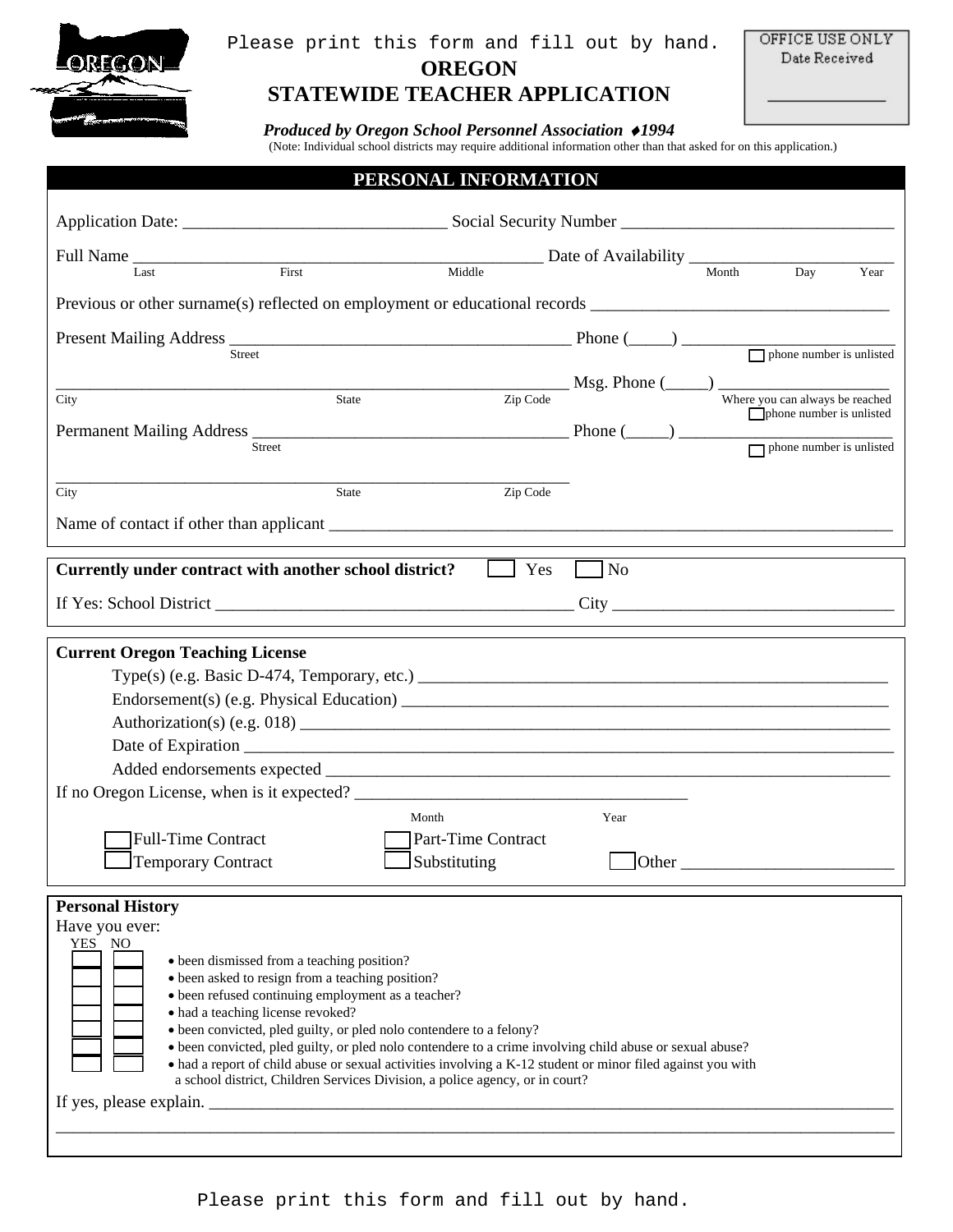#### **POSITION PREFERENCE(S)**

| Denote any licensed area for which you are applying. List your preference by indicating "1" as your first choice.<br>Failure to prioritize could adversely affect your chances of being considered. |                                                               |                                                   |
|-----------------------------------------------------------------------------------------------------------------------------------------------------------------------------------------------------|---------------------------------------------------------------|---------------------------------------------------|
|                                                                                                                                                                                                     | <b>SPECIALIST</b>                                             |                                                   |
| Indicate your grade preference, with 1 being your first choice.                                                                                                                                     |                                                               |                                                   |
| Preschool<br>$K-5$                                                                                                                                                                                  | $6 - 8$                                                       | $9-12$                                            |
| Check any area(s) for which you are applying                                                                                                                                                        |                                                               |                                                   |
| $\Box$ Band                                                                                                                                                                                         | $\Box$ Orchestra                                              | $\Box$ Staff Development                          |
| <b>Computer Science</b><br>$\Box$ General Music                                                                                                                                                     | $\Box$ PE<br>$\Box$ PT/OT                                     | $\Box$ TAG<br>$\Box$ Testing/Assessment           |
| $\Box$ Librarian/Media Specialist                                                                                                                                                                   | $\Box$ Reading                                                | $\Box$ Other                                      |
|                                                                                                                                                                                                     |                                                               |                                                   |
|                                                                                                                                                                                                     | <b>SPECIAL SERVICES</b>                                       |                                                   |
| Indicate your grade preference, with 1 being your first choice.<br>Preschool<br>$K-5$                                                                                                               | $6 - 8$                                                       | $9-12$                                            |
| Check the box(es) for the area(s) your are licensed to teach and are applying:                                                                                                                      |                                                               |                                                   |
| $\Box$ Adaptive PE<br>$\Box$ Bilingual/ESL/Multicultural                                                                                                                                            | $\Box$ Nurse<br>$\Box$ Occupational Therapy                   |                                                   |
| $\Box$ Chapter 1                                                                                                                                                                                    | $\Box$ Other Health Impaired                                  |                                                   |
| $\Box$ Counselor/Child Development Specialist<br>$\Box$ Developmentally Disabled                                                                                                                    | $\Box$ Psychologist<br>$\Box$ Physical Therapy                |                                                   |
| $\Box$ Drug/Alcohol Specialist                                                                                                                                                                      | $\Box$ Sensory Impaired                                       |                                                   |
| □Handicapped Learner<br>$\Box$ Hearing Impaired                                                                                                                                                     | $\Box$ Severely Emotionally Disturbed<br>$\Box$ Social Worker |                                                   |
| $\Box$ Home Teaching/Tutoring                                                                                                                                                                       | $\Box$ Speech/Language                                        |                                                   |
| $\Box$ Learning Disabled<br>□Mildly Mentally Retarded                                                                                                                                               | $\Box$ Structured Learning Center<br>$\Box$ Visually Impaired |                                                   |
| □Moderately to Severely Mentally Retarded                                                                                                                                                           | $\Box$ Work Experience                                        |                                                   |
| $\Box$ Multi-Handicapped                                                                                                                                                                            | $\Box$ Other                                                  |                                                   |
|                                                                                                                                                                                                     | <b>ELEMENTARY</b>                                             |                                                   |
| Indicate your grade preference, with 1 being your first choice.                                                                                                                                     |                                                               |                                                   |
| Early Childhood Ed./Kindergarten<br>Primary (grades 1-3)                                                                                                                                            | <b>Example 1</b> Blended or Multi-Age Classrooms              | _____ Middle School (with elementary certificate) |
| Intermediate (grades 4-6*)                                                                                                                                                                          | Other (see Specialists)                                       |                                                   |
| * Grade 6 is in the elementary school in some districts and in the middle school in others.                                                                                                         |                                                               |                                                   |
|                                                                                                                                                                                                     | <b>SECONDARY</b>                                              |                                                   |
| Indicate your grade preference, with 1 being your first choice.                                                                                                                                     |                                                               |                                                   |
| $-$ 6th (middle school) $-$ 7-8                                                                                                                                                                     | $9 - 12$                                                      | Alternative school (6-12)                         |
| Check the area(s) for which you are applying and hold endorsement(s)                                                                                                                                |                                                               |                                                   |
| Agricultural Sci. Tech.                                                                                                                                                                             | Health                                                        | Mathematics                                       |
| Art<br><b>Business Education</b>                                                                                                                                                                    | Home Economics<br>Industrial Arts/Trades/                     | <b>Basic Math</b><br><b>Advanced Math</b>         |
| <b>Career Education</b>                                                                                                                                                                             | Technology Ed/Vocational Ed                                   | Music                                             |
| <b>Computer Science</b>                                                                                                                                                                             | Agriculture                                                   | <b>B</b> and                                      |
| Dance                                                                                                                                                                                               | Auto                                                          | <b>Orchestra</b>                                  |
| Drama<br>Driver's Education                                                                                                                                                                         | Construction<br>Drafting                                      | <b>Vocal</b><br>$\frac{1}{2}$ Other               |
| English/Language Arts                                                                                                                                                                               | Graphics                                                      | Physical Education                                |
| Foreign Language                                                                                                                                                                                    | Metals                                                        | Science                                           |
| French                                                                                                                                                                                              | Technology Ed                                                 | Biology                                           |
| German<br>Japanese                                                                                                                                                                                  | Woods                                                         | <b>Chemistry</b><br>Integrated Sciences           |
| Latin                                                                                                                                                                                               | Work Experience Coord.                                        | Physics                                           |
| Russian                                                                                                                                                                                             |                                                               | Social Studies                                    |
| Spanish<br>Other $\overline{\phantom{a}}$                                                                                                                                                           |                                                               | Speech<br>Other (see Specialists)                 |
|                                                                                                                                                                                                     |                                                               |                                                   |

Please print this form and fill out by hand.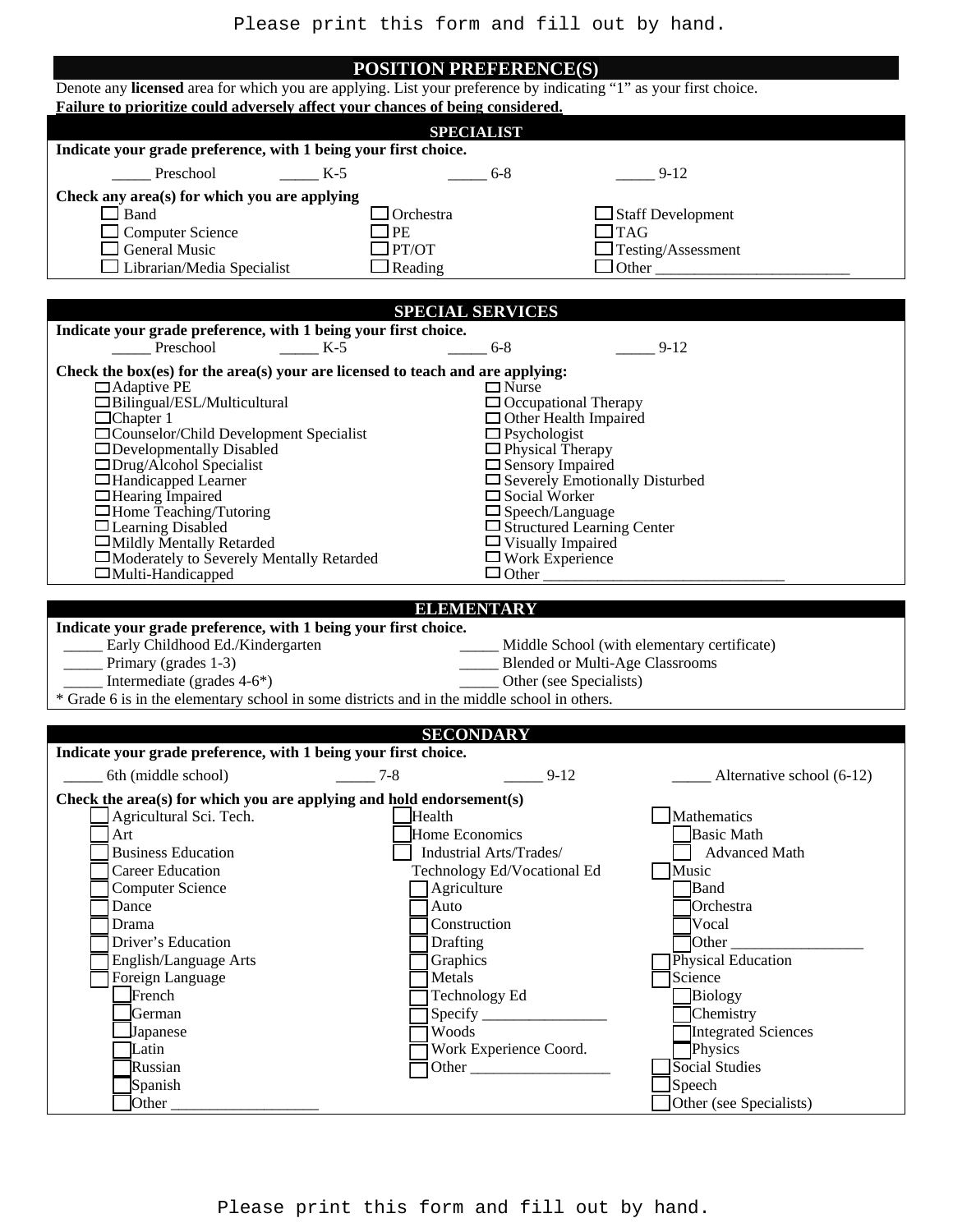| <b>High School, Colleges, Universities</b><br>Name, City | <b>Dates Attended</b><br>Mo/Yr to Mo/Yr | <b>Type of Degree</b><br><b>Earned</b> | Major &<br>Minor (if any) |
|----------------------------------------------------------|-----------------------------------------|----------------------------------------|---------------------------|
| High School                                              |                                         |                                        |                           |
| College/University                                       |                                         |                                        |                           |
|                                                          |                                         |                                        |                           |
|                                                          |                                         |                                        |                           |
|                                                          |                                         |                                        |                           |
|                                                          |                                         |                                        |                           |
|                                                          |                                         |                                        |                           |
|                                                          |                                         |                                        |                           |

#### **TEACHING EXPERIENCE**

**Include only those positions for which a teaching license was required (list most recent first). Approval of experience shall be determined at the time of employment. You will be asked to provide official verification.** 

| <b>District Name</b><br>Address (Street, City, State) | <b>Name</b><br>of School | Grade<br>Taught | Subject(s)<br>Taught | <b>Full-Time or</b><br><b>Part-Time</b> | Dates of<br>Employment | <b>Total</b><br><b>Years</b> | Reason<br>for Leaving |
|-------------------------------------------------------|--------------------------|-----------------|----------------------|-----------------------------------------|------------------------|------------------------------|-----------------------|
|                                                       |                          |                 |                      |                                         |                        |                              |                       |
|                                                       |                          |                 |                      |                                         |                        |                              |                       |
|                                                       |                          |                 |                      |                                         |                        |                              |                       |
|                                                       |                          |                 |                      |                                         |                        |                              |                       |
|                                                       |                          |                 |                      |                                         |                        |                              |                       |

|                                                                           |          | STUDENT TEACHING EXPERIENCE |              |                            |
|---------------------------------------------------------------------------|----------|-----------------------------|--------------|----------------------------|
| Please list experiences in a recognized teacher preparation program only. |          |                             |              |                            |
| District Name & School                                                    | Grade(s) |                             |              |                            |
| Address (Street, City, State)                                             | Taught   | $Subject(s)$ Taught         | Dates Taught | <b>Supervising Teacher</b> |
|                                                                           |          |                             |              |                            |
|                                                                           |          |                             |              |                            |

# **EXPERIENCE OTHER THAN TEACHING Do not list military experience here. Employer Employer Address Address Position <b>Dates of Employment Dates of Employment**

#### **REFERENCES**

**Give references (a minimum of three), especially superintendents or principals under whom you have taught, who have firsthand knowledge of your character, personality, and teaching ability.** 

| Employer | <b>Position/District</b> | <b>Address</b> | <b>Work Phone</b> | <b>Home Phone</b> |
|----------|--------------------------|----------------|-------------------|-------------------|
|          |                          |                |                   |                   |
|          |                          |                |                   |                   |
|          |                          |                |                   |                   |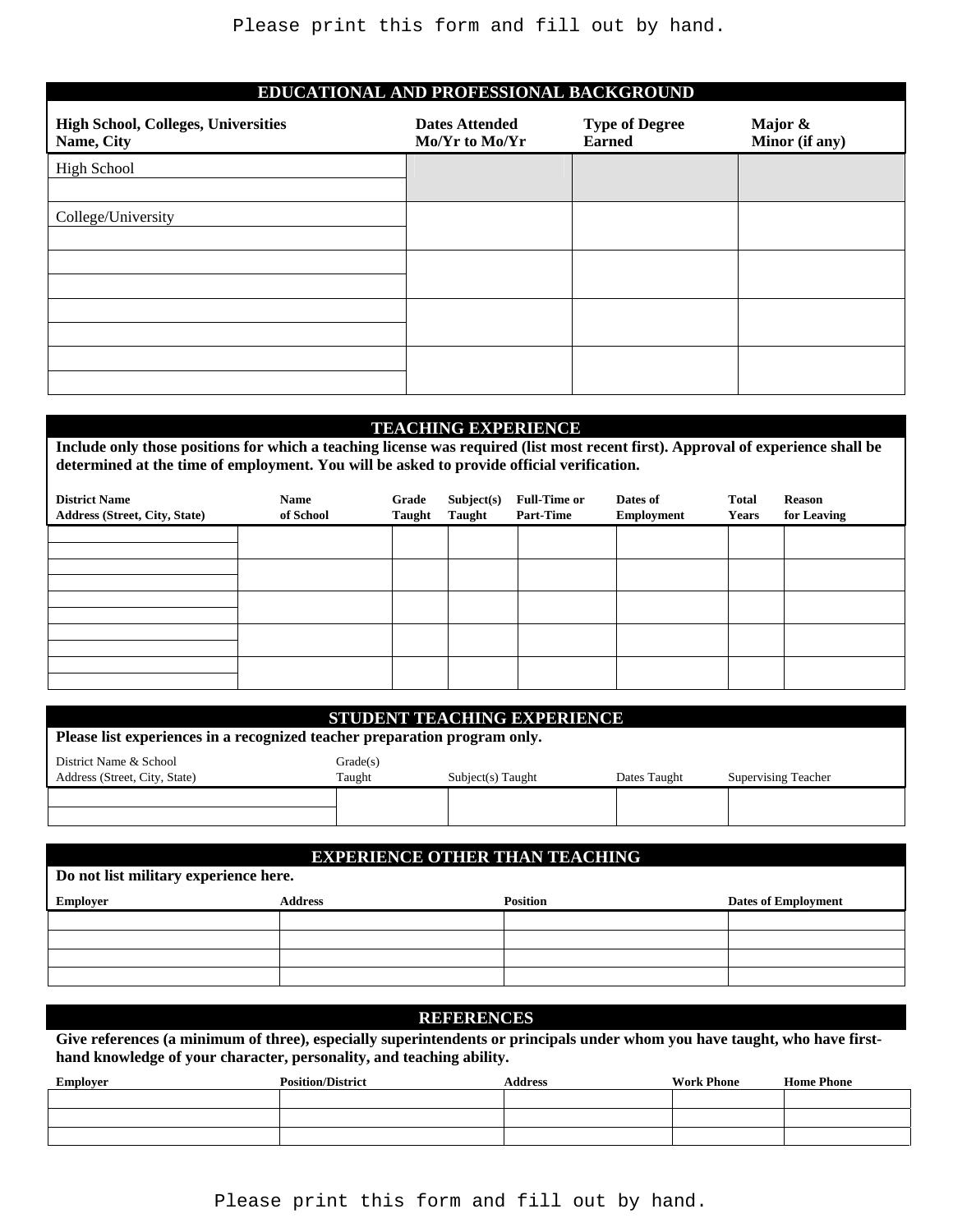|        |                                  |                                                                                                                                                                                                                                                            |                                                                                                                                                                                                   |                                       | <b>SPECIAL TRAINING</b>                                                                                                                                                                                                         |            |                                                                                                                                                                                                                                                                                                                                                                                                                                                                                                                                                                                                                                                                                                                                                                                                                             |
|--------|----------------------------------|------------------------------------------------------------------------------------------------------------------------------------------------------------------------------------------------------------------------------------------------------------|---------------------------------------------------------------------------------------------------------------------------------------------------------------------------------------------------|---------------------------------------|---------------------------------------------------------------------------------------------------------------------------------------------------------------------------------------------------------------------------------|------------|-----------------------------------------------------------------------------------------------------------------------------------------------------------------------------------------------------------------------------------------------------------------------------------------------------------------------------------------------------------------------------------------------------------------------------------------------------------------------------------------------------------------------------------------------------------------------------------------------------------------------------------------------------------------------------------------------------------------------------------------------------------------------------------------------------------------------------|
|        |                                  |                                                                                                                                                                                                                                                            | Please use key to indicate experience or training in any of the following specific classes or workshops.                                                                                          |                                       |                                                                                                                                                                                                                                 |            |                                                                                                                                                                                                                                                                                                                                                                                                                                                                                                                                                                                                                                                                                                                                                                                                                             |
|        | KEY:                             |                                                                                                                                                                                                                                                            | $T = Training$ $E = Experience$                                                                                                                                                                   | $T/E = Both$                          |                                                                                                                                                                                                                                 |            |                                                                                                                                                                                                                                                                                                                                                                                                                                                                                                                                                                                                                                                                                                                                                                                                                             |
|        |                                  | <b>Authentic Assessment</b><br>Child Abuse/Personal Safety<br>Computer Training<br>Cooperative Learning<br><b>Conduct Disorders</b><br><b>Critical Thinking Skills</b><br>Current First Aid Card<br><b>Curriculum Integration</b><br>Drug/Alcohol Problems | <b>Developmentally Appropriate Practices</b>                                                                                                                                                      | <b>ITIP</b>                           | __ Equity Awareness<br><b>Gifted Education</b><br><b>Inclusive Education</b><br>Integrated Curriculum<br><b>Learning Skills</b><br>Middle Level Education<br>Multi-Age Class<br><b>Multicultural Awareness</b><br>Peer Coaching |            | Portfolios<br><b>Remedial Education</b><br>Signing<br>_ Study Skills<br>Task Writing/Rubrics<br>Visual/Manipulative Math<br>Whole Language<br>Other                                                                                                                                                                                                                                                                                                                                                                                                                                                                                                                                                                                                                                                                         |
|        |                                  |                                                                                                                                                                                                                                                            |                                                                                                                                                                                                   | <b>EXPERIENCE OTHER THAN TEACHING</b> |                                                                                                                                                                                                                                 |            |                                                                                                                                                                                                                                                                                                                                                                                                                                                                                                                                                                                                                                                                                                                                                                                                                             |
| class. | $\Box$ Play Piano                | $\Box$ Fluent skills (speak, read, write)<br>Actual language training                                                                                                                                                                                      | <b>OTHER LANGUAGES:</b> Please list any foreign language(s) you can use.<br><b>Teach PE</b>                                                                                                       |                                       | Teach Art                                                                                                                                                                                                                       |            | <b>ELEMENTARY APPLICANTS:</b> Check areas in which you have training or experience to the extent the skill(s) could be used in<br>Teach Vocal Music                                                                                                                                                                                                                                                                                                                                                                                                                                                                                                                                                                                                                                                                         |
|        |                                  |                                                                                                                                                                                                                                                            |                                                                                                                                                                                                   |                                       | PLACEMENT FILE                                                                                                                                                                                                                  |            |                                                                                                                                                                                                                                                                                                                                                                                                                                                                                                                                                                                                                                                                                                                                                                                                                             |
|        |                                  |                                                                                                                                                                                                                                                            | Do you have current placement file(s)? $\Box$ Yes<br>I requested a copy of my placement file to be sent to the appropriate school district.                                                       | $\Box$ No                             |                                                                                                                                                                                                                                 | $\Box$ Yes | ∃No                                                                                                                                                                                                                                                                                                                                                                                                                                                                                                                                                                                                                                                                                                                                                                                                                         |
|        |                                  |                                                                                                                                                                                                                                                            |                                                                                                                                                                                                   | <b>MILITARY EXPERIENCE</b>            |                                                                                                                                                                                                                                 |            |                                                                                                                                                                                                                                                                                                                                                                                                                                                                                                                                                                                                                                                                                                                                                                                                                             |
|        | <b>Branch of Service</b>         |                                                                                                                                                                                                                                                            | <b>Job Classification</b>                                                                                                                                                                         |                                       | <b>Inclusive Dates</b>                                                                                                                                                                                                          |            | <b>Type of Discharge</b>                                                                                                                                                                                                                                                                                                                                                                                                                                                                                                                                                                                                                                                                                                                                                                                                    |
|        |                                  |                                                                                                                                                                                                                                                            |                                                                                                                                                                                                   |                                       |                                                                                                                                                                                                                                 |            |                                                                                                                                                                                                                                                                                                                                                                                                                                                                                                                                                                                                                                                                                                                                                                                                                             |
|        |                                  |                                                                                                                                                                                                                                                            | <b>Citizenship:</b> Are you a U.S. citizen or otherwise legally authorized to work in the U.S.? $\Box$ Yes<br>work for which you are applying (either with or without reasonable accommodations)? |                                       |                                                                                                                                                                                                                                 | Yes        | No<br>Health: Is your physical/mental health condition such that you can fulfill the essential job functions of the teaching/extracurricular<br>No                                                                                                                                                                                                                                                                                                                                                                                                                                                                                                                                                                                                                                                                          |
|        | <b>APPLICATIONS</b><br>year old. |                                                                                                                                                                                                                                                            |                                                                                                                                                                                                   |                                       |                                                                                                                                                                                                                                 |            | Applications which are forwarded to a school district will remain active at that district for one year. The district will normally keep the<br>application on file for three years. Contact individual districts about procedures for reactivating an application that is more than one                                                                                                                                                                                                                                                                                                                                                                                                                                                                                                                                     |
|        |                                  |                                                                                                                                                                                                                                                            | by the school district, not to be referred to a school district, or for discharge if I have been employed.                                                                                        |                                       |                                                                                                                                                                                                                                 |            | I understand that any omissions on this application may prevent my application from being evaluated or referred to an individual<br>school district. I authorize any school district to which this application is submitted to obtain information about my criminal records. I<br>authorize all governmental agencies to provide information about my criminal records to the school district. I verify that all<br>information on this employment application is true and complete. I understand that any misrepresentation, falsification, or omission on<br>this application or on other documents submitted to the school district will be sufficient cause for this application not to be considered                                                                                                                   |
|        |                                  |                                                                                                                                                                                                                                                            | AUTHORIZATION TO OBTAIN AND RELEASE INFORMATION                                                                                                                                                   |                                       |                                                                                                                                                                                                                                 |            | I authorize any Oregon school district for which I have completed an employment application to check my references, to obtain<br>information from my prior employers and educational institutions, add to take other actions to investigate any information provided in<br>my employment application, and to obtain information relevant to evaluating my qualifications and fitness for a teaching position. I<br>authorize my listed references, past employers and educational institutions, and anyone else who has information about my work<br>history, education qualification or fitness, to provide such information to any school district for which I have completed an<br>employment application. I release the school district and all persons providing information to the school district from any liability |

Signature \_\_\_\_\_\_\_\_\_\_\_\_\_\_\_\_\_\_\_\_\_\_\_\_\_\_\_\_\_\_\_\_\_\_\_\_\_\_\_\_\_\_\_\_\_\_\_\_\_ Date \_\_\_\_\_\_\_\_\_\_\_\_\_\_\_\_\_\_\_\_\_\_\_\_\_\_\_\_\_\_\_\_\_\_\_\_\_\_

whatsoever for obtaining and providing that information, regardless of the results.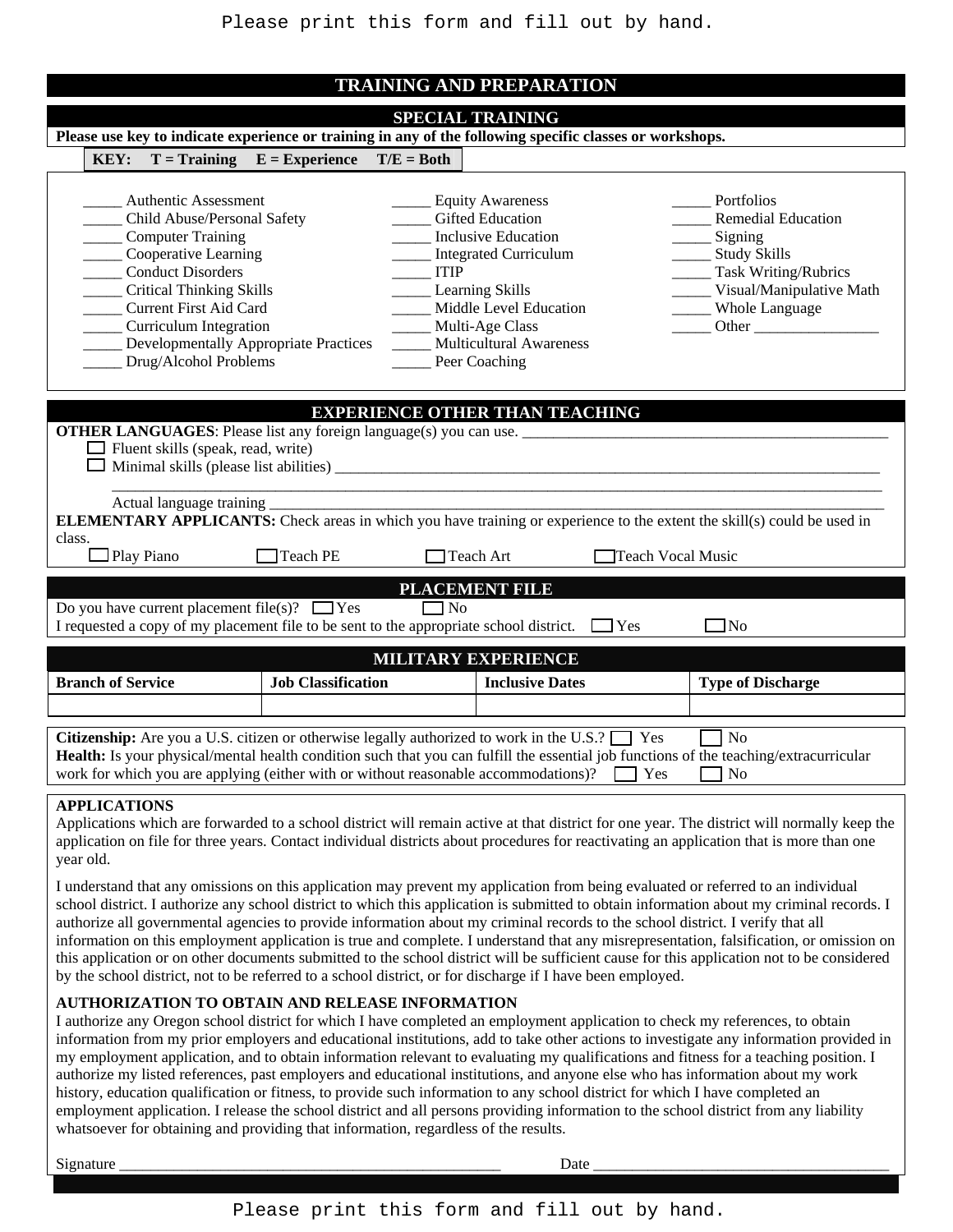### COACHING & ADVISING

#### **Extra/Co-curricular Activities (Middle/High Schools)**

Check those you are capable of and willing to supervise (e.g. V = Varsity, JV = Junior Varsity, F = Freshman). For non**coaching activities, check Head or Asst. only under "Positions Qualified to Conduct".** 

|                               |             | POSITIONS QUALIFIED TO CONDUCT |              |    |             |             |           | COACHING/ADVISORY EXPERIENCE |             |
|-------------------------------|-------------|--------------------------------|--------------|----|-------------|-------------|-----------|------------------------------|-------------|
|                               | <b>HEAD</b> | ASST.                          | $\mathbf{V}$ | JV | $\mathbf F$ | <b>ELEM</b> | <b>MS</b> | HS                           | <b>COLL</b> |
|                               |             |                                |              |    |             |             |           |                              |             |
| <b>Activities Coordinator</b> |             |                                |              |    |             |             |           |                              |             |
| Annual                        |             |                                |              |    |             |             |           |                              |             |
| <b>Athletic Director</b>      |             |                                |              |    |             |             |           |                              |             |
| <b>Athletic Trainer</b>       |             |                                |              |    |             |             |           |                              |             |
| <b>Band</b>                   |             |                                |              |    |             |             |           |                              |             |
| Baseball                      |             |                                |              |    |             |             |           |                              |             |
| Basketball                    |             |                                |              |    |             |             |           |                              |             |
| Chess                         |             |                                |              |    |             |             |           |                              |             |
| Club Advisor                  |             |                                |              |    |             |             |           |                              |             |
| <b>Computer Club</b>          |             |                                |              |    |             |             |           |                              |             |
| <b>Cross Country</b>          |             |                                |              |    |             |             |           |                              |             |
| Dance                         |             |                                |              |    |             |             |           |                              |             |
| Debate Team                   |             |                                |              |    |             |             |           |                              |             |
| Drama                         |             |                                |              |    |             |             |           |                              |             |
| Driver's Education            |             |                                |              |    |             |             |           |                              |             |
| Football                      |             |                                |              |    |             |             |           |                              |             |
| Golf                          |             |                                |              |    |             |             |           |                              |             |
| Gymnastics                    |             |                                |              |    |             |             |           |                              |             |
| Hockey                        |             |                                |              |    |             |             |           |                              |             |
| <b>Honor Society</b>          |             |                                |              |    |             |             |           |                              |             |
| <b>Intramurals</b>            |             |                                |              |    |             |             |           |                              |             |
| Language Clubs                |             |                                |              |    |             |             |           |                              |             |
| <b>Literary Magazine</b>      |             |                                |              |    |             |             |           |                              |             |
| <b>Mock Trial</b>             |             |                                |              |    |             |             |           |                              |             |
| Model U.N.                    |             |                                |              |    |             |             |           |                              |             |
| Musical                       |             |                                |              |    |             |             |           |                              |             |
| Newspaper                     |             |                                |              |    |             |             |           |                              |             |
| Orchestra                     |             |                                |              |    |             |             |           |                              |             |
| <b>Outdoor Education</b>      |             |                                |              |    |             |             |           |                              |             |
| P.E. Club                     |             |                                |              |    |             |             |           |                              |             |
| Photography                   |             |                                |              |    |             |             |           |                              |             |
| Rally                         |             |                                |              |    |             |             |           |                              |             |
| Rifle/Shooting                |             |                                |              |    |             |             |           |                              |             |
| Science Club                  |             |                                |              |    |             |             |           |                              |             |
| <b>Skiing</b>                 |             |                                |              |    |             |             |           |                              |             |
| Soccer                        |             |                                |              |    |             |             |           |                              |             |
| Softball                      |             |                                |              |    |             |             |           |                              |             |
| Speech Team                   |             |                                |              |    |             |             |           |                              |             |
| <b>Student Council</b>        |             |                                |              |    |             |             |           |                              |             |
| Swimming                      |             |                                |              |    |             |             |           |                              |             |
| Tennis                        |             |                                |              |    |             |             |           |                              |             |
| <b>Track</b>                  |             |                                |              |    |             |             |           |                              |             |
| Vocal Music                   |             |                                |              |    |             |             |           |                              |             |
| Volleyball                    |             |                                |              |    |             |             |           |                              |             |
| Water Polo                    |             |                                |              |    |             |             |           |                              |             |
|                               |             |                                |              |    |             |             |           |                              |             |
| Weight Lifting                |             |                                |              |    |             |             |           |                              |             |
| Wrestling                     |             |                                |              |    |             |             |           |                              |             |
| Other_                        |             |                                |              |    |             |             |           |                              |             |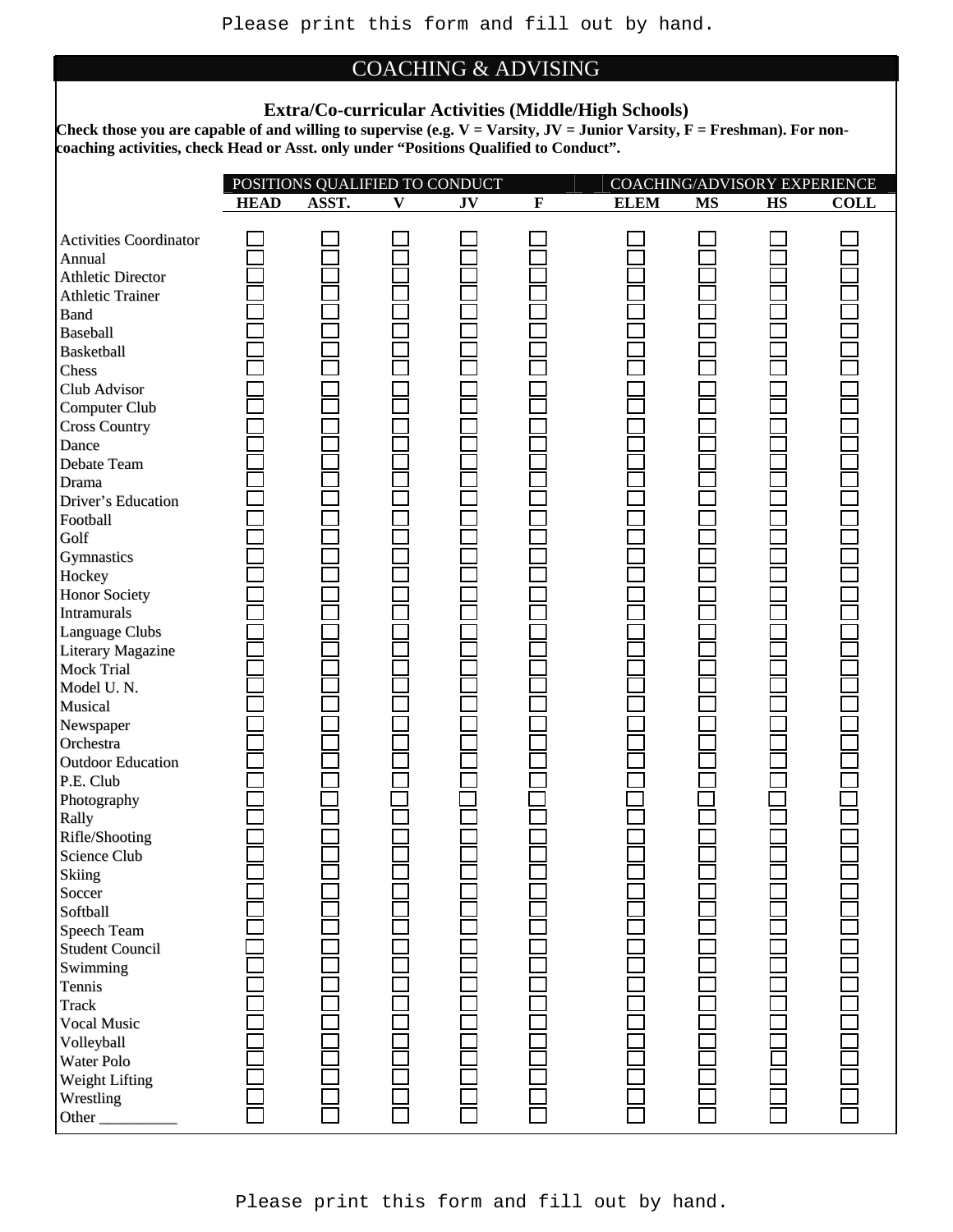

# **OREGON STATEWIDE TEACHER APPLICATION**

# **AN EQUAL OPPORTUNITY EMPLOYER**

| <b>EQUAL OPPORTUNITY INFORMATION</b> |  |
|--------------------------------------|--|
|--------------------------------------|--|

**Oregon school districts are equal opportunity employers and comply with all applicable state and federal statutes and regulations in employment and school district programs.** 

#### **Drug-free Workplace**

Oregon school districts are committed to maintaining drug-free workplaces and comply strictly with all applicable state and federal statues and regulations in employment and school district programs.

\_\_\_\_\_\_\_\_\_\_\_\_\_\_\_\_\_\_\_\_\_\_\_\_\_\_\_\_\_\_\_\_\_\_\_\_\_\_\_\_\_\_\_\_\_\_\_\_\_\_\_\_\_\_\_\_\_\_\_\_\_\_\_\_\_\_\_\_\_\_\_\_\_\_\_\_\_\_\_\_\_\_\_\_\_\_\_\_\_\_\_\_\_\_\_\_\_\_\_\_\_\_\_\_\_\_\_\_

\_\_\_\_\_\_\_\_\_\_\_\_\_\_\_\_\_\_\_\_\_\_\_\_\_\_\_\_\_\_\_\_\_\_\_\_\_\_\_\_\_\_\_\_\_\_\_\_\_\_\_\_\_\_\_\_\_\_\_\_\_\_\_\_\_\_\_\_\_\_\_\_\_\_\_\_\_\_\_\_\_\_\_\_\_\_\_\_\_\_\_\_\_\_\_\_\_\_\_\_\_\_\_\_\_\_\_\_

Name

Position for which you are applying

**If you prefer not to provide the information requested below, please sign and date.** 

**Signature** Date

|--|

\_\_\_\_\_\_\_\_\_\_\_\_\_\_\_\_\_\_\_\_\_\_\_\_\_\_\_\_\_\_\_\_\_\_\_\_\_\_\_\_\_\_\_\_\_\_\_\_\_\_\_\_\_\_\_\_\_\_\_\_\_ \_\_\_\_\_\_\_\_\_\_\_\_\_\_\_\_\_\_\_\_\_\_\_\_\_\_\_\_\_\_\_\_\_\_\_\_\_\_\_\_\_\_\_

| This information is voluntary and is collected only for Equal Employment Opportunity reporting purposes. This form will be<br>physically separated from you other application materials and will not affect the application process in any manner. Should<br>you prefer not to provide this information, there will be no effect on your application. |
|-------------------------------------------------------------------------------------------------------------------------------------------------------------------------------------------------------------------------------------------------------------------------------------------------------------------------------------------------------|
| <b>Sex</b><br><b>Exercise</b>                                                                                                                                                                                                                                                                                                                         |
| Male                                                                                                                                                                                                                                                                                                                                                  |

| Date of Birth |  |  |
|---------------|--|--|
|---------------|--|--|

**Race or Cultural Group** (Check one only)

| $\Box$ American Indian / Alaskan Native |  |  |  |
|-----------------------------------------|--|--|--|
|-----------------------------------------|--|--|--|

Asian / Pacific Islander

 $\Box$  White

Black

Hispanic

|--|--|

*When this page is forwarded to an individual school district, the receiving district will remove this page so as to allow the collection of data.* 

Please print this form and fill out by hand.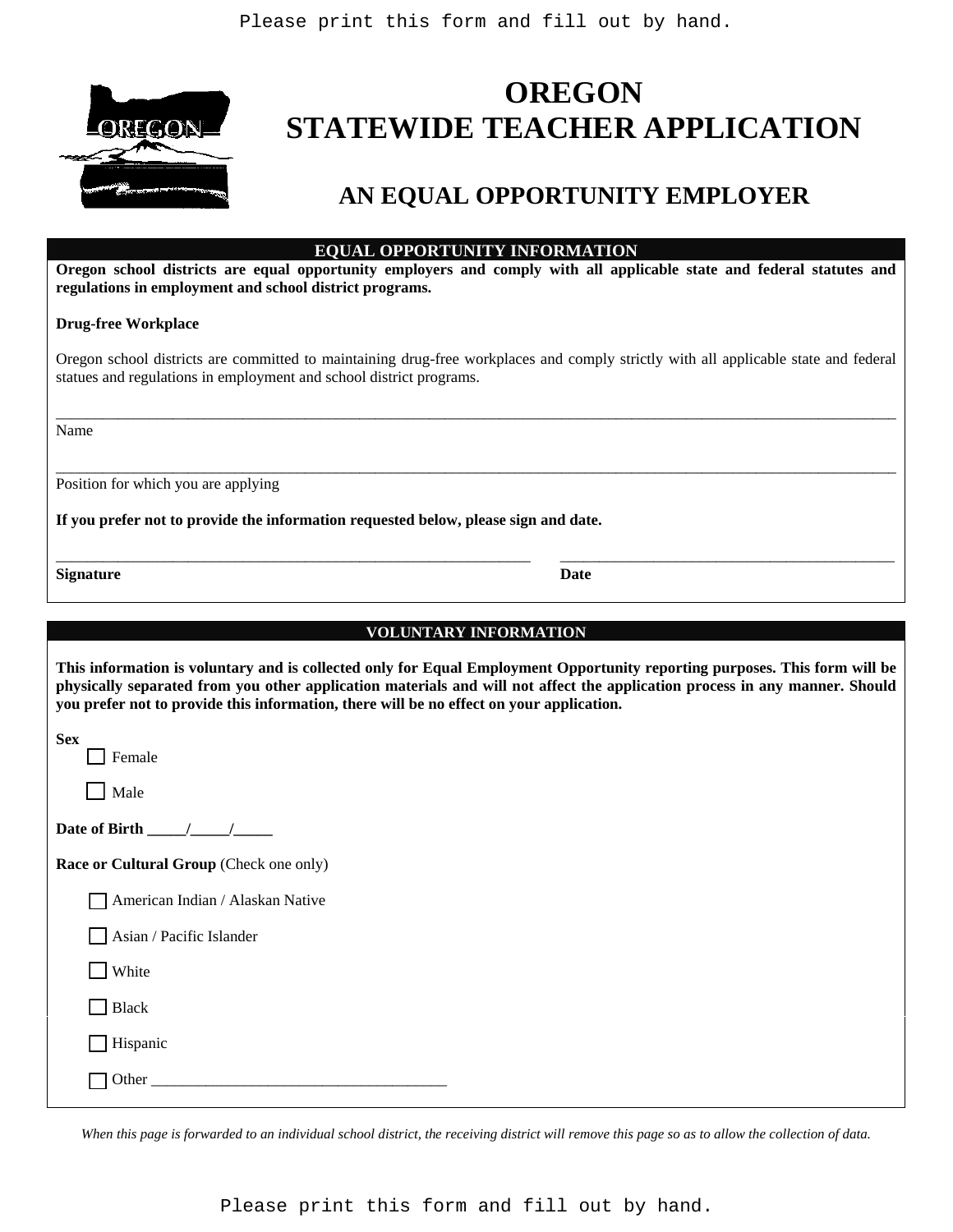#### *CERTIFIED APPLICATION* **Enterprise School District #21 (Wallowa County) 201 SE 4th St., Enterprise, OR 97828 Telephone: (541) 426-3812 Fax: (541) 426-4485**

| <b>Last Name</b>       | <b>First</b> |     | <b>Middle</b>          |  |
|------------------------|--------------|-----|------------------------|--|
| <b>Mailing Address</b> |              |     | Home Phone #           |  |
| <b>City</b>            | <b>State</b> | Zip | <b>Message Phone #</b> |  |

#### **APPLICATION PROCEDURE**

Submission of this district application form, letter of application, resume, transcripts, copy of current teaching certificate or other documentation required for position. Please attach a brief statement, in your own handwriting, of your educational philosophy. Please include any personal experiences that have helped to develop your philosophy.

To ensure that you are not placed in a position, which might be a hazard to you or to others, a physical examination prior to appointment to a position **may** be required. Final appointment for those specific positions will be contingent upon the physical examination.

# **PROFESSIONAL INFORMATION**

| Oregon Teaching License(s) held, including endorsements:                 |                          |       |  | Date of Expiration       |  |
|--------------------------------------------------------------------------|--------------------------|-------|--|--------------------------|--|
|                                                                          |                          |       |  |                          |  |
| Degree(s):                                                               | College                  |       |  | Location                 |  |
|                                                                          |                          |       |  |                          |  |
|                                                                          |                          |       |  |                          |  |
|                                                                          |                          |       |  |                          |  |
| Professional Experience (most recent first):<br>Name/*Location of School | Supervisor's Name/*Title | Dates |  | Reason for Leaving:      |  |
|                                                                          |                          |       |  |                          |  |
|                                                                          |                          |       |  |                          |  |
|                                                                          |                          |       |  |                          |  |
|                                                                          |                          |       |  |                          |  |
| If currently employed, may we contact your present employer?             |                          |       |  | Yes (<br>No <sub>1</sub> |  |

#### **REFERENCES**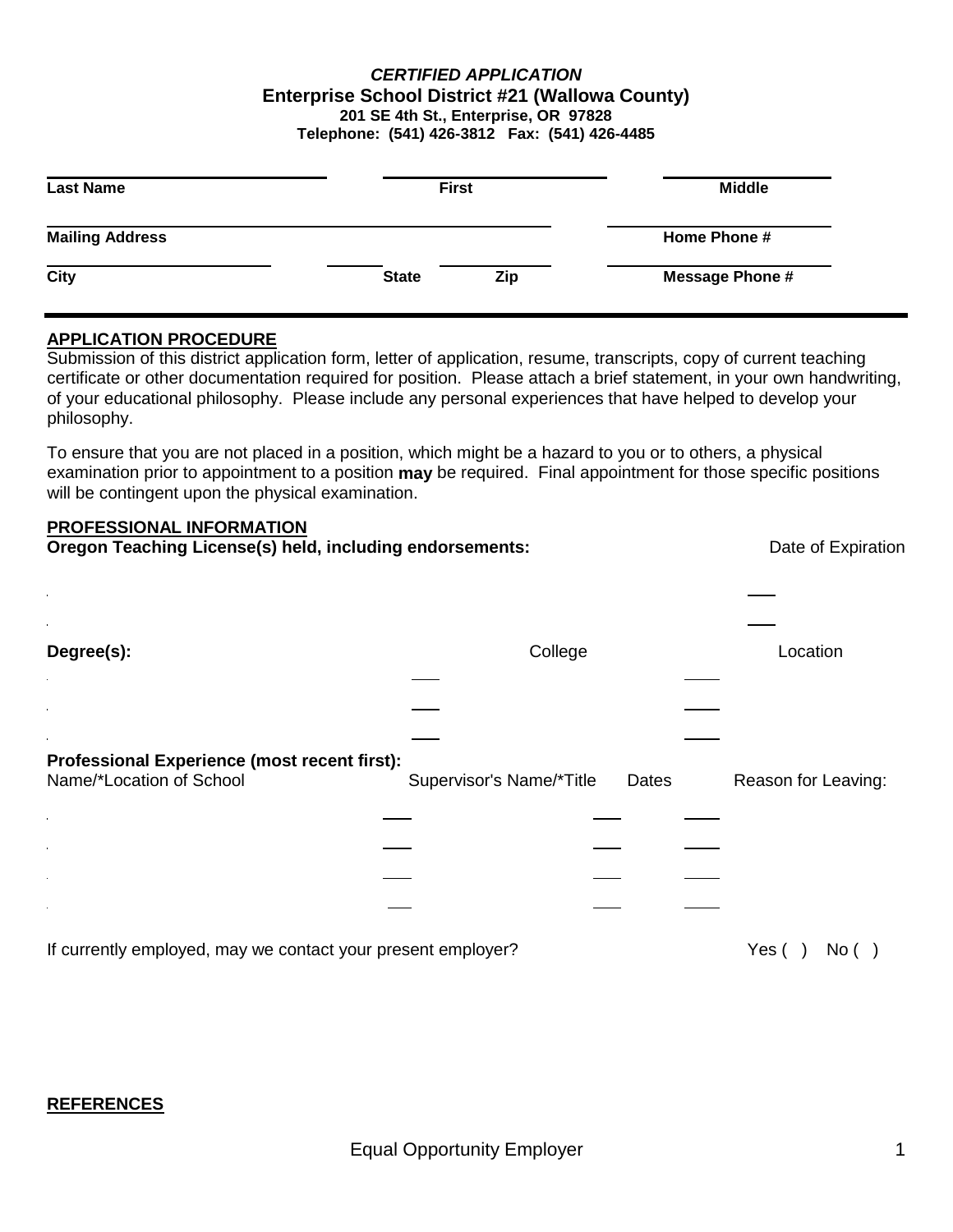List two references, other than former employers and relatives, having knowledge of your character, experience or ability.

| Name/*Business Name (if applicable) | Address | <b>Phone Number</b> |
|-------------------------------------|---------|---------------------|
|                                     |         |                     |
|                                     |         |                     |
|                                     |         |                     |

#### **You must answer each question by writing "Yes or No" whichever is true.**

#### **CHARACTER**

Have you ever been released or have you ever resigned from any educational position or school related employment because of misconduct or unsatisfactory service?

Have you ever resigned from an educational position while under investigation for misconduct or unsatisfactory service?

Have you ever failed to complete a contract for professional service in any educational position?

#### **CERTIFICATION**

Have you ever had a certificate revoked or suspended?

Have you ever been denied a certificate for which you applied?

Have you ever surrendered a certificate before its expiration?

Have you ever been disciplined by a state agency responsible for certification of educators?

Any "yes" answer must be explained fully, using a separate sheet of paper.

I certify this application contains no misrepresentations, falsifications or omissions, and the information given is true and complete to the best of my knowledge and belief. I understand that any omissions or falsifications will be sufficient to rescind an offer of employment or if hired, will be grounds for immediate termination. I authorize this employer, ESD-Region 18, to make any necessary and appropriate investigations to verify the information contained herein.

| Date: | Signature: |
|-------|------------|
|-------|------------|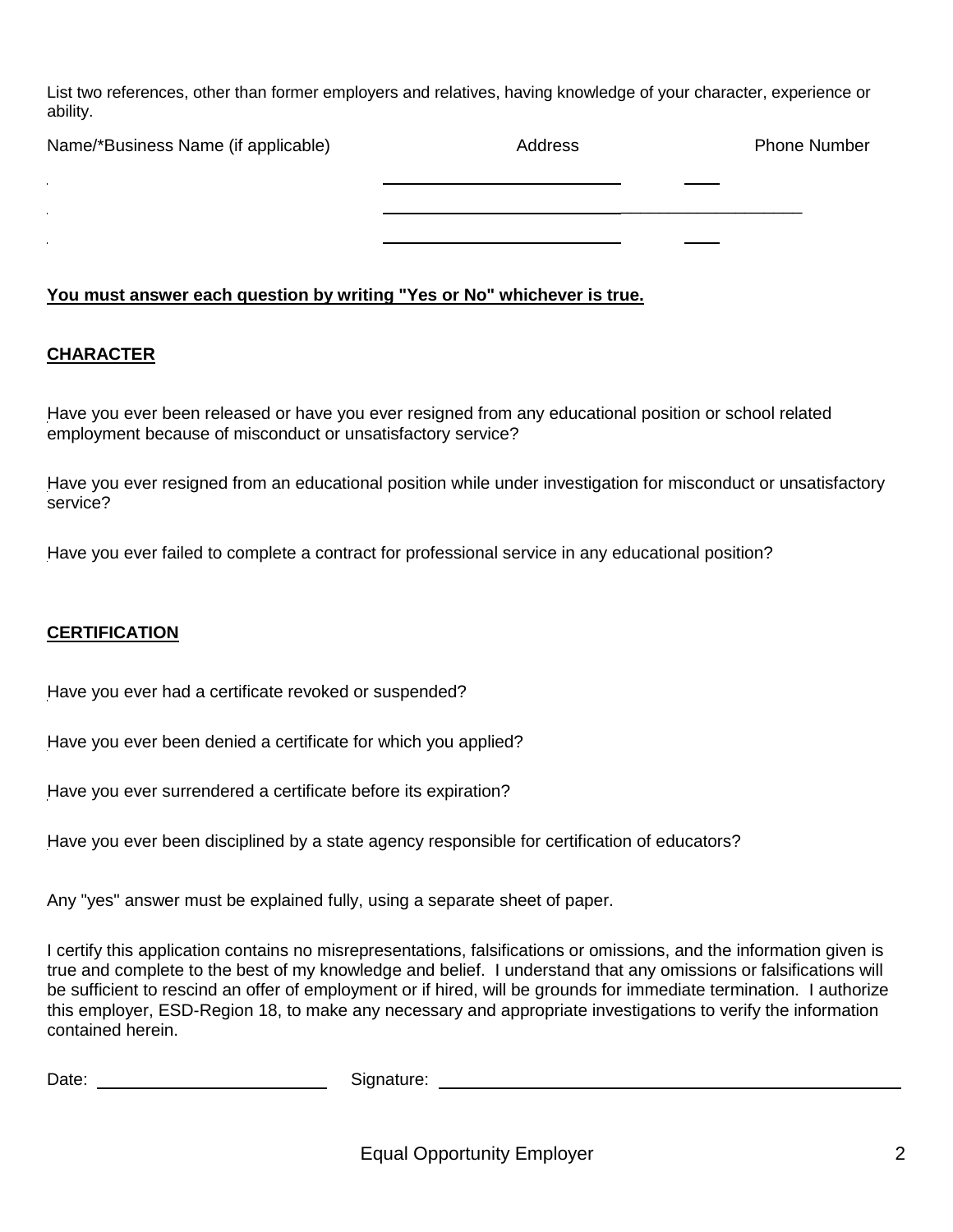#### **AFFIRMATIVE ACTION INFORMATION**

**This information is to insure equal employment opportunity under an affirmative action program. To assist in this program please provide the following information:**

- 1. **Race or Cultural Group:**
- 2. **Gender:**

3. **Date of Birth:** 

For more information about **Oregon Administrative Licensure** contact: Teacher Standards and Practices Commission 465 Commercial Street, NE Salem, Oregon 97301 Phone: 503-378-3586; [www.tspc.oregon.gov](http://../cindy_bc/AppData/Local/Temp/www.tspc.oregon.gov)

#### **VETERAN'S PREFERENCE**

| Are you a "Veteran" as defined under Oregon law (ORS 408.225(f))?<br>If yes, ATTACH Form DD-214 or other similar discharge document.                                                                                                                                                     | Yes □ | $No \tIm$ |
|------------------------------------------------------------------------------------------------------------------------------------------------------------------------------------------------------------------------------------------------------------------------------------------|-------|-----------|
| Are you a "Disabled Veteran" as under Oregon law (ORS 408.225(c))?<br>If yes, ATTACH document verifying disabled veteran status.                                                                                                                                                         | Yes □ | $No \tIm$ |
| Are you requesting a "veteran's preference" according to ORS 408.230<br>for consideration with this application for this position? If yes, ATTACH<br>a separate document explaining which transferable skills acquired in the<br>military address the skills required for this position. | Yes □ | $No \tIm$ |